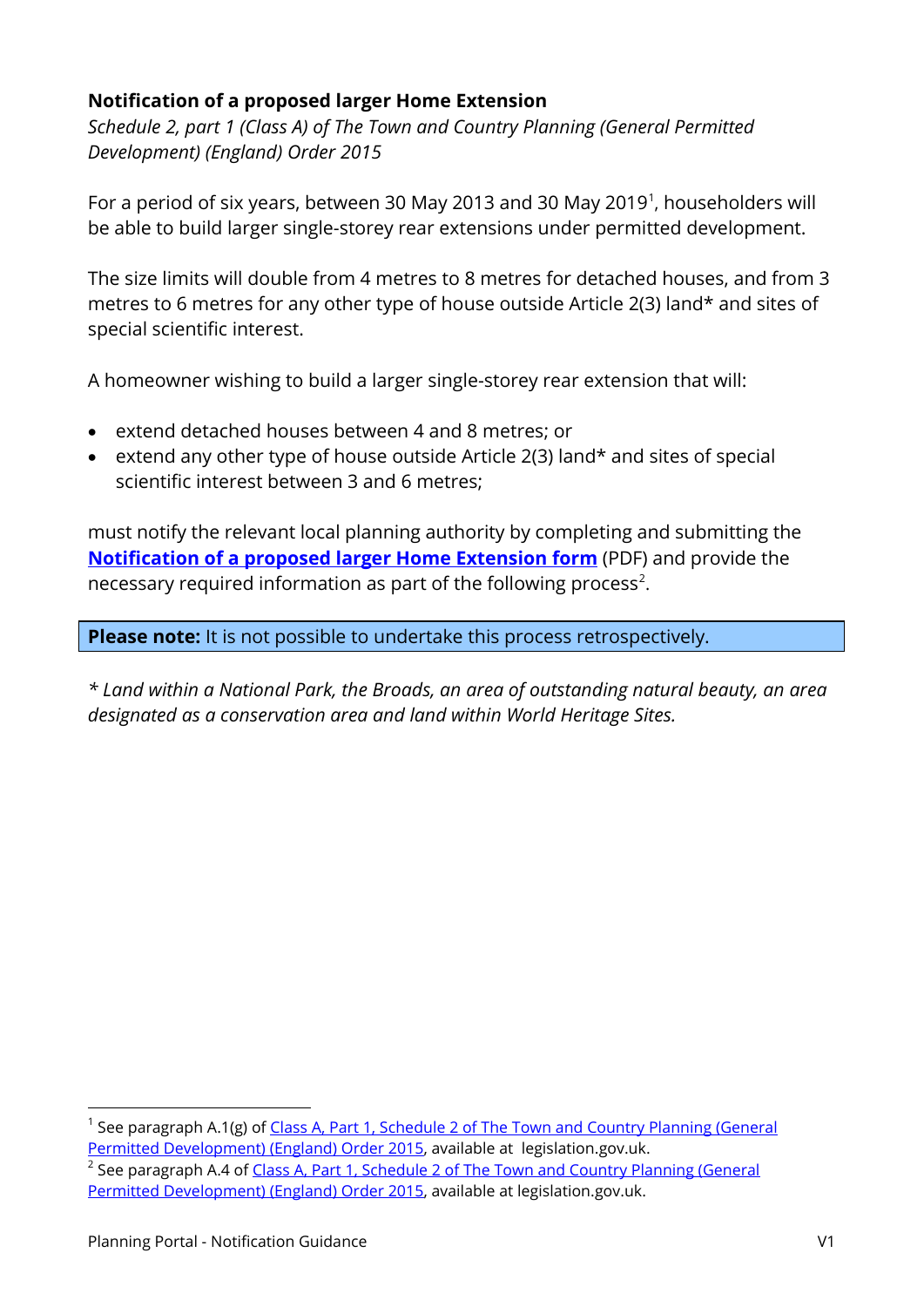## **Notification process**

**1.** A homeowner wishing to build a larger single-storey rear extension must notify the local planning authority and provide:

- a. a written description of the proposal which includes the length that the extension extends beyond the rear wall of the original house, the height at the eaves and the height at the highest point of the extension
- b. a plan of the site, showing the proposed development
- c. the addresses of any adjoining properties, including at the rear
- d. a contact address for the developer (the householder) and an email address if the developer is happy to receive correspondence by email

A plan drawn to an identified scale will assist the authority in assessing your development proposal. [Plans can be bought from one of our accredited suppliers](https://www.planningportal.co.uk/homepage/4/buy_a_plan)  [using our Buy-a-plan service.](https://www.planningportal.co.uk/homepage/4/buy_a_plan)

There is no fee in connection with this process.

**2.** The local authority may ask for further information if it needs it to make a decision about the impact of the development on the amenity of adjoining properties.

**3.** The local authority will serve a notice on adjoining owners or occupiers, i.e. those who share a boundary, including to the rear. This will give the address of the proposed development and describe it, including the information in 1(a) above. It will also set out:

- a. when the application was received, and when the 42-day determination period ends
- b. how long neighbours have to make objections (which must be a minimum of 21 days), and the date by which these must be received

A copy of this notice must also be sent to the developer.

**4.** If any adjoining neighbour raises an objection within the 21-day period, the local authority will take this into account and make a decision about whether the impact on the amenity of all adjoining properties is acceptable.

No other issues will be considered.

*…continued on next page…*